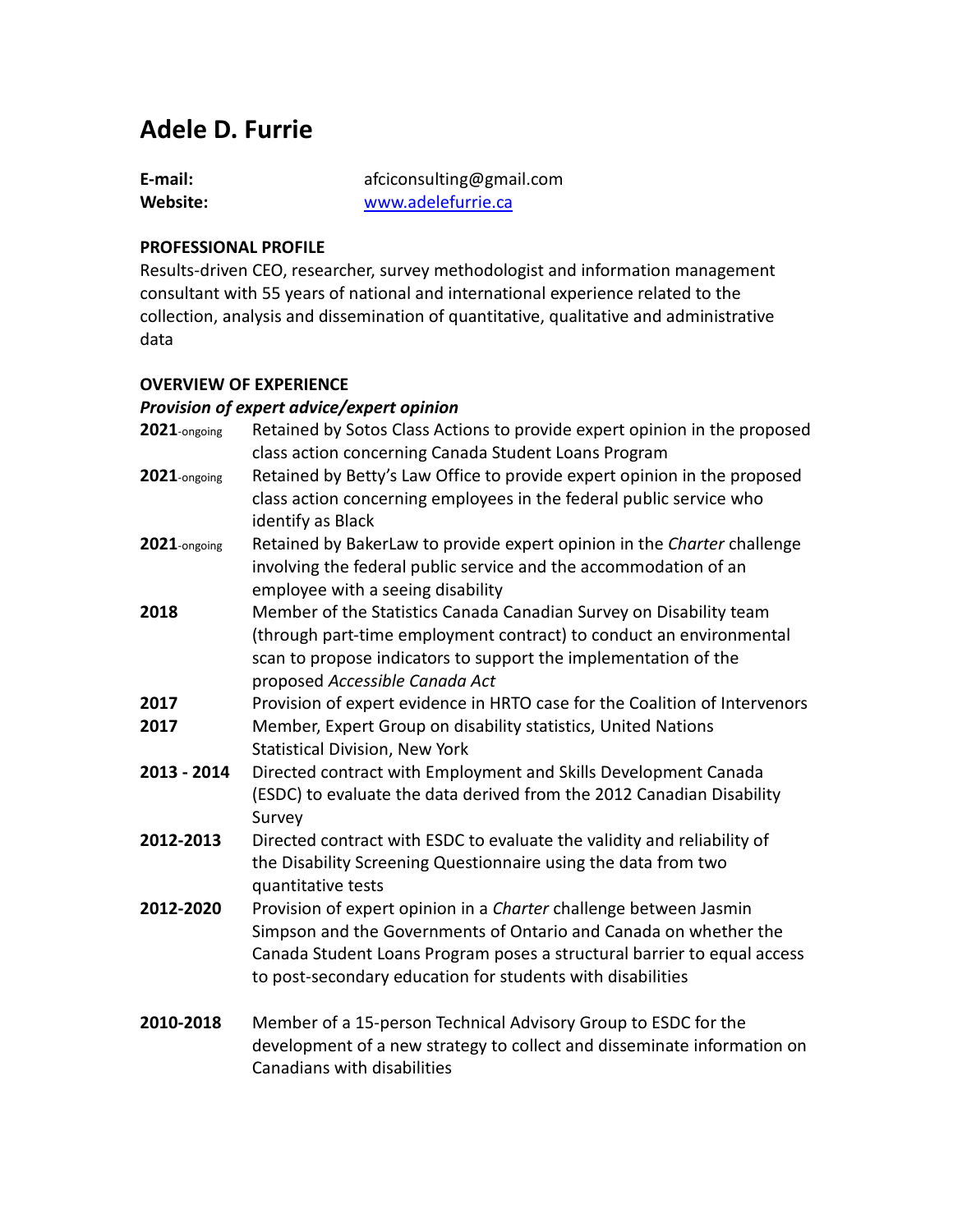| 2007          | Principal investigator for two projects to develop an output plan             |
|---------------|-------------------------------------------------------------------------------|
|               | for the dissemination of the 2006 PALS - adults and children -                |
|               | successful proposal through MERX - Statistics Canada                          |
| 2006          | Directed contract with Handicap International Belgium for the                 |
|               | Government of North Korea to provide expert advice on all aspects of a        |
|               | national disability survey in North Korea                                     |
| 2005-2007     | Chair of the external Advisory Committee comprised of                         |
|               | academics and researchers from across Canada for the development,             |
|               | implementation and dissemination of the 2006 Participation and Activity       |
|               | Limitation Survey (PALS 2006)                                                 |
| 2004          | Directed contract with IBM Consulting to provide expert advice to the         |
|               | contract team during the development of their proposal to provide the         |
|               | processing system of the 2006 Census of Population                            |
| $2003 - 2005$ | Directed contract with the US Bureau of Labor Statistics to provide expert    |
|               | advice to an interdepartmental committee on the design, implementation        |
|               | and analysis of data to establish the set of questions to be used to          |
|               | identify the employment characteristics of the adult population with          |
|               | disabilities as required by the Americans with Disabilities Act               |
| 1999 - 2000   | Directed contract with WESTAT, an American-based management                   |
|               | company, to provide expert opinion during the development of a national       |
|               | disability survey to measure the nature and other related characteristics     |
|               | of the population with disabilities that meet the definition of disability in |
|               | the Americans with Disabilities Act                                           |
| 1997 - 1999   | Directed contract with the Privy Council Office to provide technical          |
|               | advice to the senior federal bureaucrat on the tripartite committee           |
|               | (Canada, Saskatchewan and the Métis Federation of Saskatchewan) for           |
|               | the enumeration of the Saskatchewan Métis                                     |
| 1996          | Directed two-week contract with the Government of Colombia                    |
|               | through the United Nations Development Program to provide expert              |
|               | advice on the development of national data on persons with disabilities       |
|               | using surveys, the national Census and administrative data                    |
| 1996          | Directed contract with Health Canada to provide expert opinion in             |
|               | support of a racial discrimination charge before a Human Rights Tribunal      |
| 1996          | Directed contract with Statistics Canada to develop options for               |
|               | data concerning the employment of persons with disabilities for the           |
|               | <b>Employment Equity Data Program</b>                                         |
| 1995          | Directed five-week contract with Statistics New Zealand to provide expert     |
|               | advice on the design and conduct of the first national survey addressing      |
|               | the issues facing New Zealanders with disabilities                            |
| 1985 - 1996   | Chef de mission of the Canadian delegation at numerous meetings held          |
|               | with international experts in disability and the World Health Organization    |
|               | to provide expert advice for the revision of the International Classification |
|               | of Impairments, Disabilities and Handicaps (ICIDH)                            |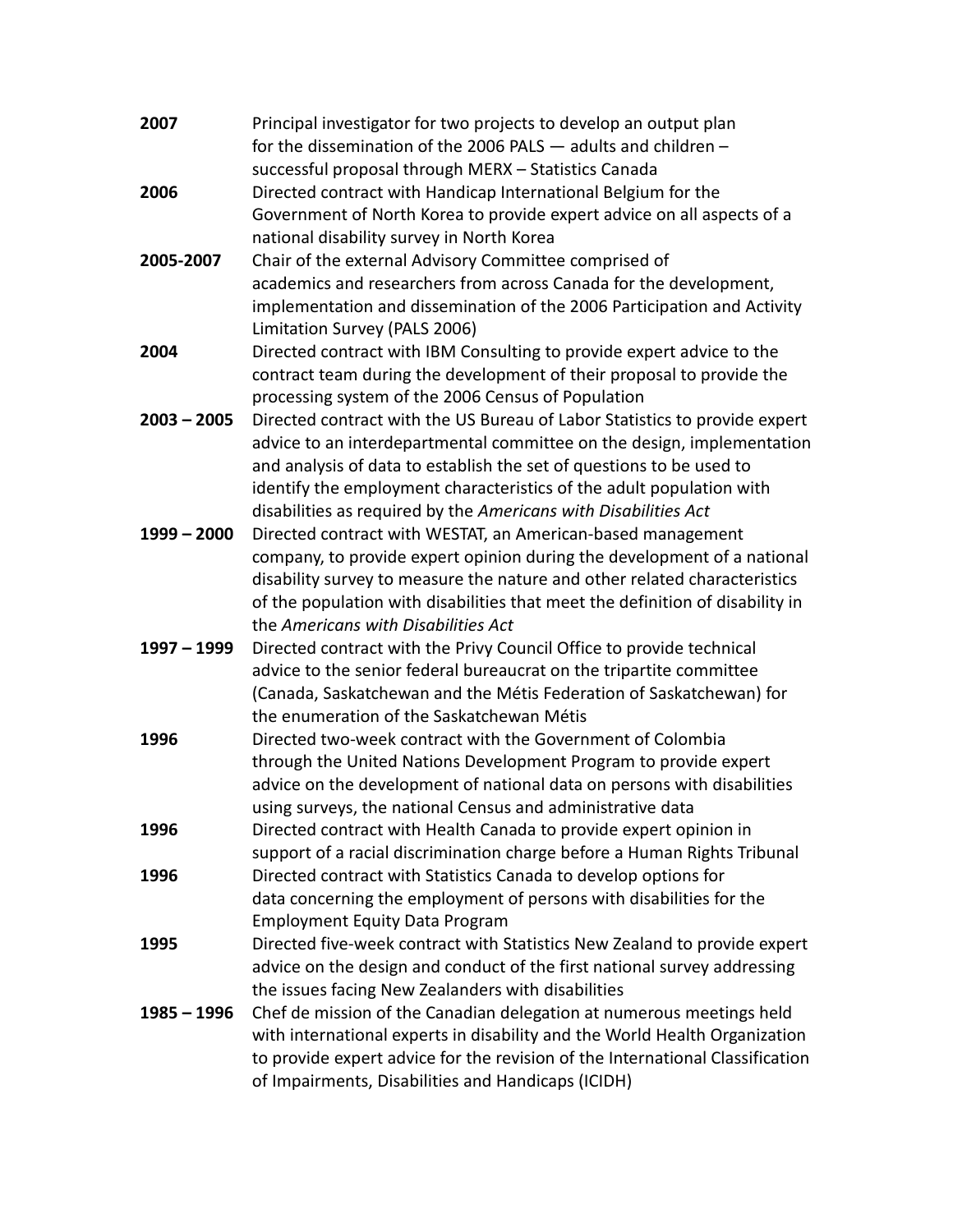**1991-1996** Member of the 1991 and 1996 Census Steering Committee to provide input to all aspects of data collection and data dissemination for the 1991 and 1996 Censuses of Population and Agriculture

# *Research involving primary data collection and analysis*

| 2021-ongoing  | Create, conduct, analyse and disseminate data from a survey of<br>entrepreneurs who have a disability (proposed funding from Toronto<br>Dominion Bank and Inclusive Workplace & Supply Council of Canada)                                                                                  |
|---------------|--------------------------------------------------------------------------------------------------------------------------------------------------------------------------------------------------------------------------------------------------------------------------------------------|
| 2021-ongoing  | Create, conduct, analyse and disseminate data from a survey of veteran<br>entrepreneurs (funding provided by Inclusive Workplace & Supply Council<br>of Canada)                                                                                                                            |
| 2021-ongoing  | Create, conduct, analyse and disseminate data from a survey of<br>Canadians with disabilities to measure the impact of the digital divide<br>(funding provided by Neil Squire Society)                                                                                                     |
| 2021-ongoing  | Create, conduct, analyse and disseminate data from a survey of<br>Canadians with disabilities to obtain knowledge concerning issues related<br>to obtaining the COVD-19 vaccine (funding provided by Independent<br>Living Canada and ARCH Disability Law Centre)                          |
| 2021-ongoing  | Create a panel comprised of Canadians with disabilities to respond to the<br>ongoing need for information concerning the issues facing Canadians with<br>disabilities (funding provided by Inclusion Canada                                                                                |
| 2019-ongoing  | Create, conduct, analyse and disseminate data from a survey of seniors in<br>Ottawa and surrounding areas, and Fredericton to assess the impact of<br>living through the COVID-19 pandemic (funding provided by AFCI, the<br>Council on Aging (Ottawa and the Ottawa Community Foundation) |
| 2016          | Principal investigator - survey of persons with episodic health conditions<br>to identify its impact on work and other areas of life (funding provided by<br>Office for Disability Issues, Employment and Social Development Canada)                                                       |
| 2014          | Created, conducted, analysed and disseminated data from a survey of<br>Deaf Canadians for the Canadian Association of the Deaf                                                                                                                                                             |
| 2006          | Directed contract with DFAIT to develop, conduct, analyse and<br>disseminate a survey of foreign service officers to identify the issues<br>related to staffing positions in US missions                                                                                                   |
| 2005          | Directed contract with DFAIT to develop, conduct and disseminate a<br>survey of foreign service officers concerning occupational health and<br>safety issues facing foreign service officers and their families during their<br>assignments abroad                                         |
| 2004          | Directed contract with DFAIT to develop, conduct and disseminate a<br>survey of foreign service officers the nature and extent of issues facing<br>foreign service officers and their families during their assignments abroad                                                             |
| $2004 - 2005$ | Directed contract with the Treasury Board Secretariat to develop a new<br>system for the calculation of the post differential allowance for foreign<br>service personnel while on assignment outside of Canada                                                                             |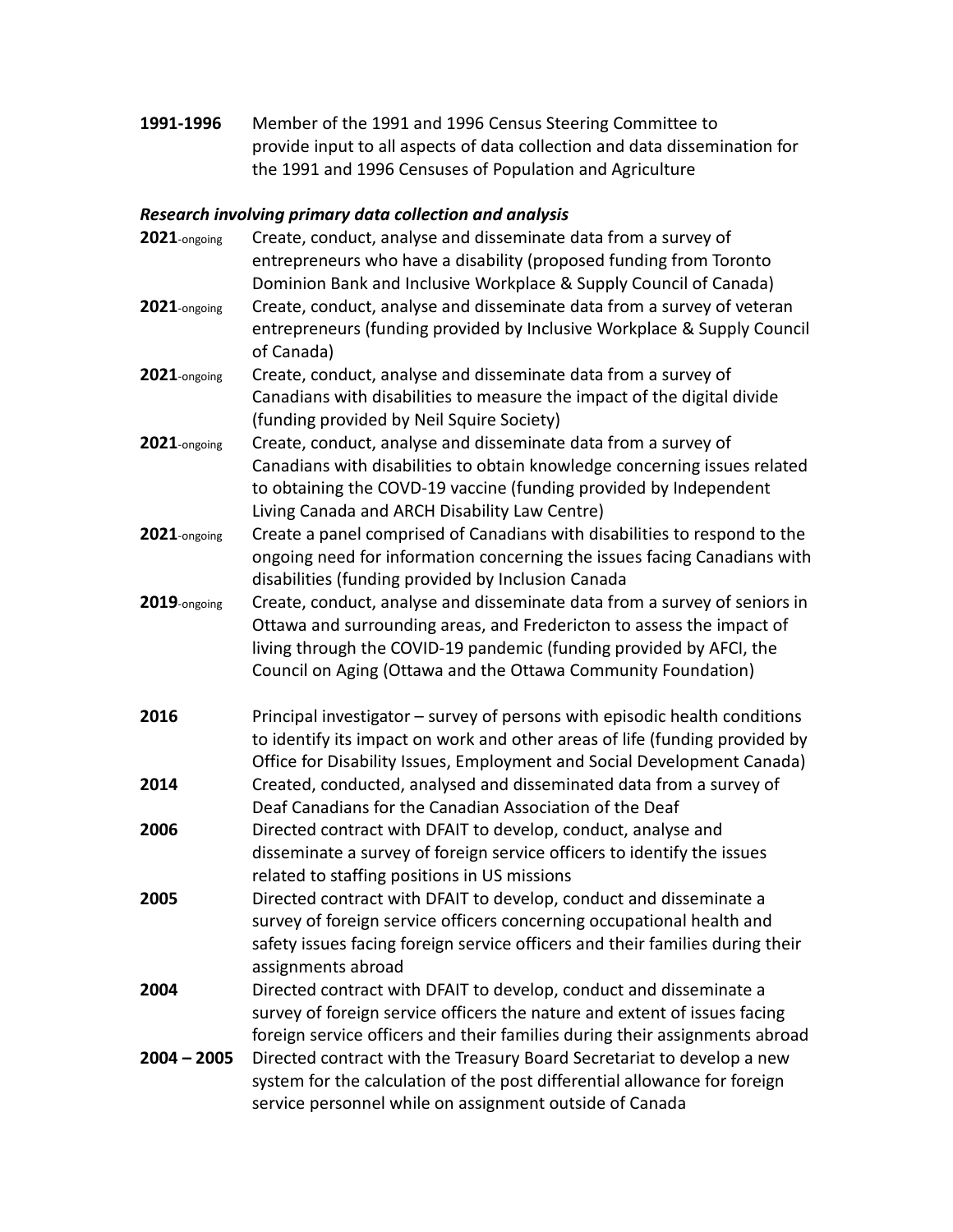| 2003 | Directed contract with Bank of Montreal to develop a questionnaire and |
|------|------------------------------------------------------------------------|
|      | survey protocol for a survey of the Bank's employees concerning        |
|      | employment issues facing employees with disabilities                   |

**1997 – 1998** Directed contract with the Canadian Home Care Association to develop, conduct and disseminate a survey of home care programs along with a review of uptake of these programs using administrative data and qualitative data from focus groups and interviews with care receivers, their families and care providers

# *Research involving secondary analyses of survey/administrative data*

| 2017-ongoing | Directed contract with InVisibility to Inclusion (I2I) to analyse the 2017                                                                            |
|--------------|-------------------------------------------------------------------------------------------------------------------------------------------------------|
|              | Canadian Survey on Disability with respect to the economic impact of                                                                                  |
| 2017         | living with an episodic disability                                                                                                                    |
|              | Directed contract with the United Nations Population Fund in Myanmar<br>to develop a policy brief on the issues facing child, adults and seniors with |
|              | disabilities in Myanmar                                                                                                                               |
| 2017         | Directed contract to develop a database from selected family court                                                                                    |
|              | proceedings in Ontario concerning abuse and custody issues as input to a                                                                              |
|              | larger study on Victims of Spousal Abuse                                                                                                              |
| 2017         | Directed contract to develop a profile of post-secondary students with                                                                                |
|              | disabilities using the 2012 Canadian Survey on Disability for the National                                                                            |
|              | <b>Educational Association for Disabled Students (NEADS)</b>                                                                                          |
| 2015         | Directed contract to develop background information concerning the                                                                                    |
|              | population with disabilities who are willing to work but unable to find                                                                               |
|              | employment for use by SenseAbility in their 2015 strategic planning                                                                                   |
|              | session                                                                                                                                               |
| 2014         | Member of the research team contracted by the Centre on Work                                                                                          |
|              | Disability Policy to explore the issues facing Canadian adults with                                                                                   |
|              | disabilities who are unable to find employment                                                                                                        |
| 2014         | Member of the research team contracted by the Centre on Work                                                                                          |
|              | Disability Policy to explore the issues facing Canadian adults with episodic                                                                          |
|              | disabilities who experience intermittent work capacity                                                                                                |
| 2011         | Principal Investigator - Analysis of the employment characteristics of the                                                                            |
|              | population with disabilities to explore the economic impact over time                                                                                 |
|              | using the longitudinal data from the Survey of Labour and Income                                                                                      |
|              | Dynamics (SLID) - successful proposal through open bidding process                                                                                    |
| 2010         | Principal Investigator - Analysis of the population with disabilities who                                                                             |
|              | are not in the labour force, including a literature review and analysis of                                                                            |
|              | the 2006 Participation and Activity Limitation Survey (2006 PALS) for                                                                                 |
|              | Human Resources and Skills Development Canada (HRSDC) - successful                                                                                    |
| 2009         | proposal through open bidding process<br>Co-principal Investigator - Analysis of the impact of training on<br>(1)                                     |
|              | the employment outcomes of persons with disabilities, including a                                                                                     |
|              |                                                                                                                                                       |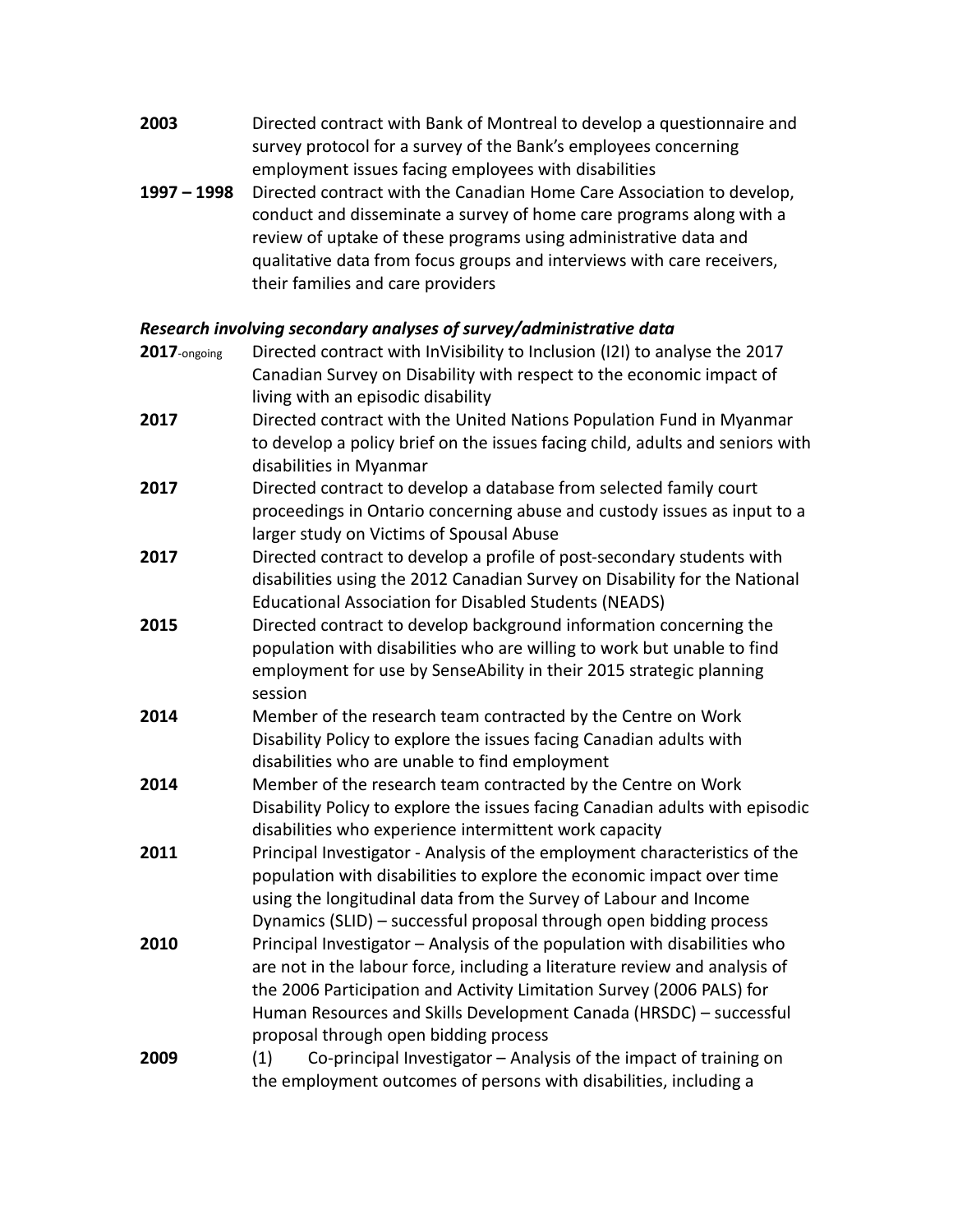|           | literature review and analysis of the 2006 PALS for HRSDC - successful          |
|-----------|---------------------------------------------------------------------------------|
|           | proposal through open bidding process                                           |
|           | Principal Investigator - Analysis of home care from the<br>(2)                  |
|           | perspectives of the care receiver and the family/informal caregiver,            |
|           | including a literature review and analysis of the 2001 and 2006 PALS and        |
|           | the General Social Survey (Cycle 21) for HRSDC - successful proposal            |
|           | through open bidding process                                                    |
| 2008      | Principal Investigator - Exploration of data sets (the Survey of Labour and     |
|           | Income Dynamics, the National Population Health Survey (NPHS) and the           |
|           | 2001 and 2006 PALS) to gain a better understanding of the dynamics of           |
|           | disability and the impact on employment and income - successful                 |
|           | proposal through open bidding process                                           |
| 2007-2008 | Conducted a workshop with representatives from national and                     |
|           | provincial/territorial organizations to determine the content of-and            |
|           | prepared-11profiles that highlighted the socio-economic, demographic            |
|           | and housing conditions of persons living with particular types of               |
|           | disabilities using the 2001 PALS - successful proposal through open             |
|           | bidding process                                                                 |
| 2007-2008 | Principal Investigator - Analysis of the population with disabilities           |
|           | who are living with a psychiatric disability, including a literature review     |
|           | and analysis of 2006 PALS data - successful proposal through open               |
|           | bidding process                                                                 |
| 2007-2008 | Principal Investigator - A research project to obtain a better                  |
|           | understanding of how severity of disability impacts on the socio-               |
|           | economic outcomes of the population with disabilities (using the 2001           |
|           | and 2006 PALS, the NPHS and the 2006 Census of Population) and to               |
|           | propose alternative methods for the determination of severity of                |
|           | disability - successful proposal through open bidding process                   |
| 2007      | Directed contract with the Professional Association of Foreign Service          |
|           | Officers (PAFSO) to analyse and synthesize the results of a survey of           |
|           | foreign service officers conducted by PAFSO                                     |
| 2005-2007 | Co-Principal Investigator - To gain a better understanding of the impact of     |
|           | living with a learning disability and the development of materials              |
|           | to be used by the Learning Disabilities Association of Canada and               |
|           | its provincial/territorial affiliates to share best practices using qualitative |
|           | data obtained through focus groups and the exploration of data sets (the        |
|           | Canadian Community Health Survey, the Longitudinal Survey of Children           |
|           | and Youth, the 2001 PALS) to gain a better understanding of the impact of       |
|           | living with a learning disability - successful proposal for three-year          |
|           | funding through open bidding process                                            |
| 2005-2006 | Directed contract with Linguistek to undertake statistical analyses of data     |
|           | from the Longitudinal Survey of Children and Youth (NLSCY) for input into       |
|           | the federal government's report titled "The Well-Being of Canada's Young        |
|           | Children 2005"                                                                  |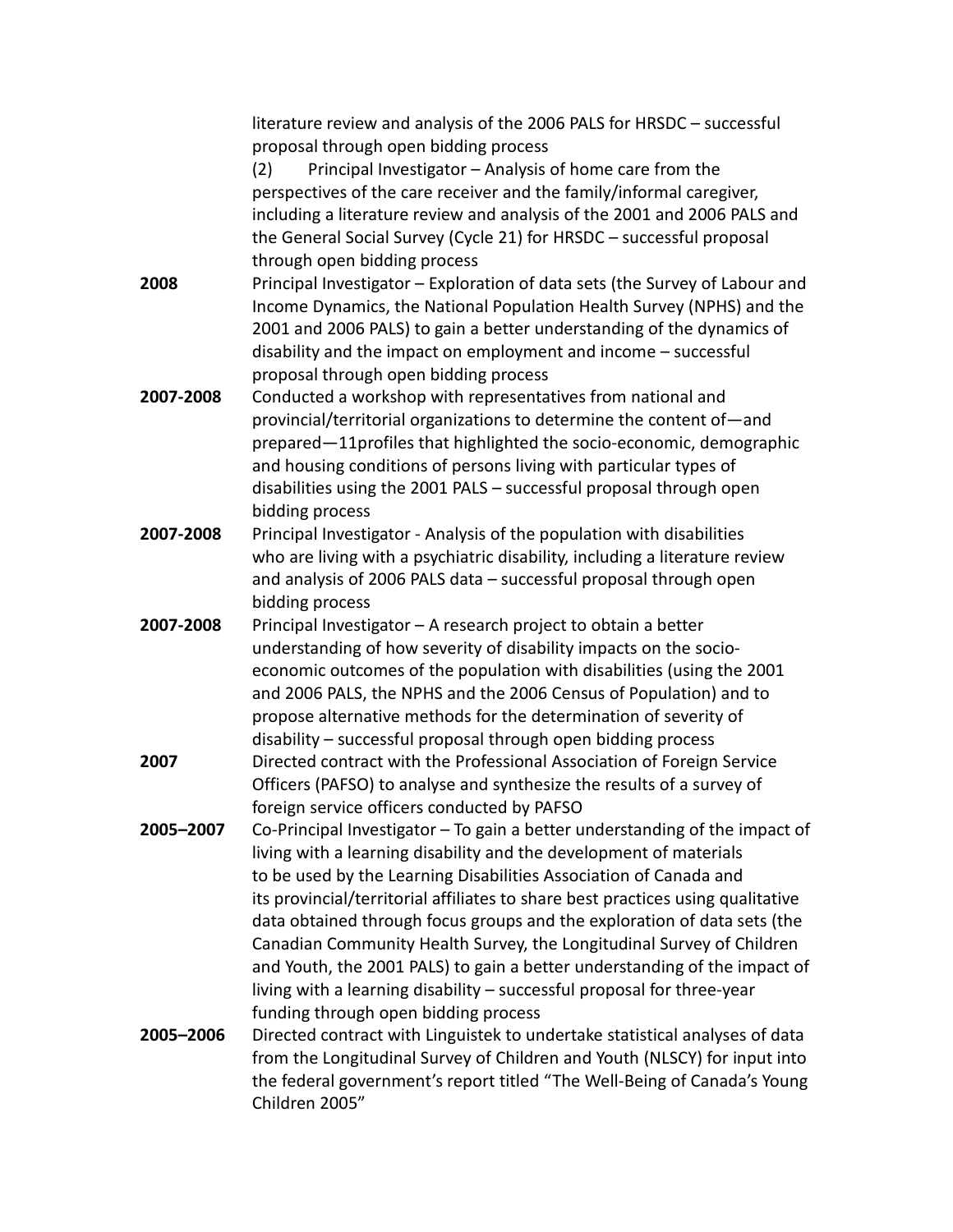| 2005      | Directed contract with Department of Foreign Affairs and                   |
|-----------|----------------------------------------------------------------------------|
|           | International Trade (DFAIT) to analyze the impact of maternity/paternity   |
|           | leave on the operations involving foreign service officers                 |
| 2005      | Directed contract with Statistics Canada to produce statistical            |
|           | profiles of 100 First Nations Communities in Alberta, Saskatchewan and     |
|           | Manitoba for use by Statistics Canada's Aboriginal Liaison Officers to     |
|           | encourage participation in the 2006 Census using data from the 2001        |
|           | <b>Census of Population</b>                                                |
| 2005      | Directed contract with DFAIT to analyze the personal and family            |
|           | characteristics of rotational foreign service officers and their           |
|           | application/non-application for 2005 postings                              |
| 2004-2005 | Directed contract with the Accessibility Directorate, Community and        |
|           | Social Services, Government of Ontario to analyze and report on the        |
|           | situation of Ontarians with disabilities using the federally funded 2004   |
|           | Environics Canadian Attitudes Towards Disability Issues and the 1991       |
|           | Health and Activity Limitation Survey (HALS) data from Statistics Canada   |
| 2003-2005 | Sub-contracted by research team to spatially identify the relationship     |
|           | between literacy and disability using the 2001 PALS with funding from The  |
|           | Abilities Foundation through the Literacy Secretariat, HRSDC               |
| 2001      | Directed contract with Indian and Northern Affairs (DIAND) to develop      |
|           | the prototype for their community-based profiles using data from the       |
|           | 1991 Aboriginal Peoples Survey (1991 APS), the 1996 Census of              |
|           | Population and administrative data from DIAND                              |
| 1998      | Directed contract with the Nunavut Corporation to analyze data from a      |
|           | survey conducted by the Corporation and combine those data with data       |
|           | from the 1991 HALS and produce a detailed social and economic profile of   |
|           | persons with disabilities in Nunavut, as well as a related fact sheet for  |
|           | each community, as input into the development of programs and services     |
|           | for persons with disabilities in the new territory                         |
| 1997      | Directed contract for Intergovernmental and Aboriginal Affairs,            |
|           | Government of Saskatchewan to produce a social and economic profile of     |
|           | the Métis and First Nations living in selected urban areas in Saskatchewan |
|           | using data from the 1996 Census of Population                              |
| 1996      | Directed contract for the Canadian First Nations Confederacy of Cultural   |
|           | Centres to produce a statistical profile of Aboriginal persons with        |
|           | disabilities using the 1991 HALS                                           |
|           |                                                                            |

## *Research developing inventories of programs/services/best practice/scoping reviews/literature reviews*

**2018-2020** Contract with Canadian Association for Supported Employment (CASE) to develop a database to support the ongoing work of the MentorAbility project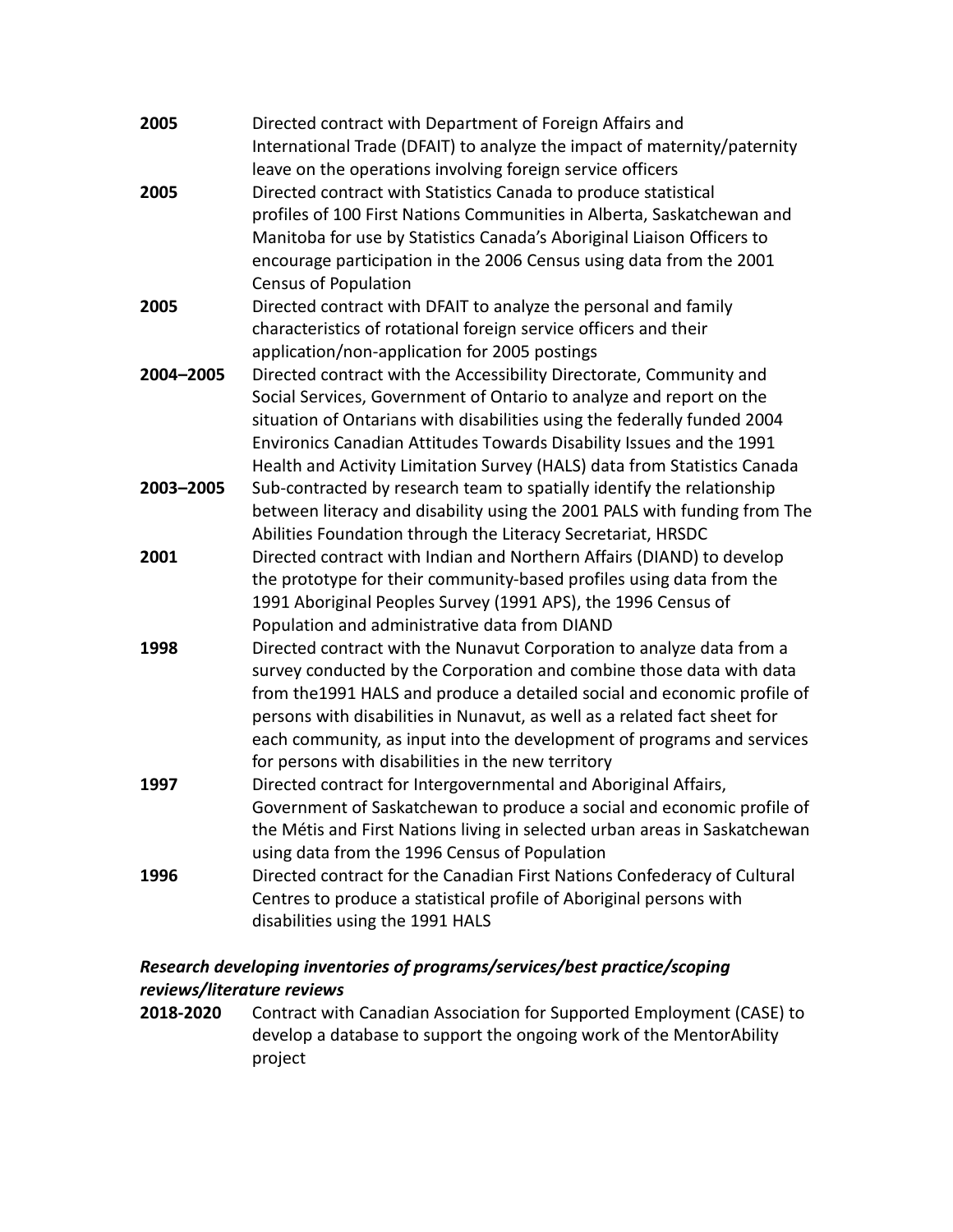| 2018-2019 | Contract with the Public Health Agency of Canada to document the<br>content of their Public Health Infobase to identify duplication and |
|-----------|-----------------------------------------------------------------------------------------------------------------------------------------|
|           | inconsistencies across the various frameworks and indicator databases                                                                   |
| 2017-2019 | Contract with the Canadian Mental Health Commission of Canada                                                                           |
|           | (successful proposal through competitive process) to complete an                                                                        |
|           | environmental scan of supported employment programs in Canada for                                                                       |
|           | persons with mental illness and to present the findings in an interactive                                                               |
|           | map that includes statistical data from the 2016 Census of Population                                                                   |
| 2017      | Directed contract with Employment and Social Development Canada                                                                         |
|           | summarize and compare evidence in the literature related to the for the                                                                 |
|           | evaluation the Employment Insurance Benefit for Parents of Critically Ill                                                               |
|           | Children (PCIC)                                                                                                                         |
| 2016      | Directed contract with Employment and Social Development                                                                                |
|           | Canada summarize and compare evidence in the literature related to the                                                                  |
|           | provision of paid sick leave, wage loss insurance and other support                                                                     |
|           | available to employees experiencing short-term disability                                                                               |
| 2016      | Directed contract with Canadian Council on Rehabilitation and                                                                           |
|           | Work (CCRW) to complete a literature review of best practices for                                                                       |
|           | the hiring and retention of people with disabilities                                                                                    |
| 2013      | Principal Investigator - To develop an inventory of knowledge concerning                                                                |
|           | persons with episodic, moderate and short-term disabilities and                                                                         |
|           | employment through a literature review, an environmental scan of other                                                                  |
|           | countries and key informant interviews that will be used by the Federal/                                                                |
|           | Provincial/ Territorial Persons with Disabilities Advisory Committee                                                                    |
|           | (PwDAC) as a primer for future research on these topics - successful                                                                    |
|           | proposal through open bidding process                                                                                                   |
| 2011      | Directed contract - To conduct an environmental scan of like-minded                                                                     |
|           | countries and international organizations concerning their disability data                                                              |
|           | strategies concerning children with disabilities                                                                                        |
| 2010      | Directed contract - To conduct an environmental scan of like-minded                                                                     |
|           | countries and international organizations concerning their disability data                                                              |
|           | strategies concerning adults with disabilities                                                                                          |
| 2010-2011 | Principal Investigator - To update the existing content and extend the                                                                  |
|           | coverage to include disability-support programs included in the HRSDC                                                                   |
|           | publication titled "Labour Market and Programs in Canada for Persons                                                                    |
|           | with Disabilities" - successful proposal through open bidding process -                                                                 |
|           | <b>HRSDC</b>                                                                                                                            |
| 2008      | Co-Principal Investigator for the Canadian Standards Association under                                                                  |
|           | contract to the Accessibility Directorate, Community and Social Services,                                                               |
|           | Government of Ontario to prepare three reports, including an inter-                                                                     |
|           | jurisdictional overview of best practices from provinces, territories and                                                               |
|           | like-minded countries concerning the employment of adults with                                                                          |
|           | disabilities as background information for the Employment Accessibility                                                                 |
|           | Standards Development Committee in their work to develop an                                                                             |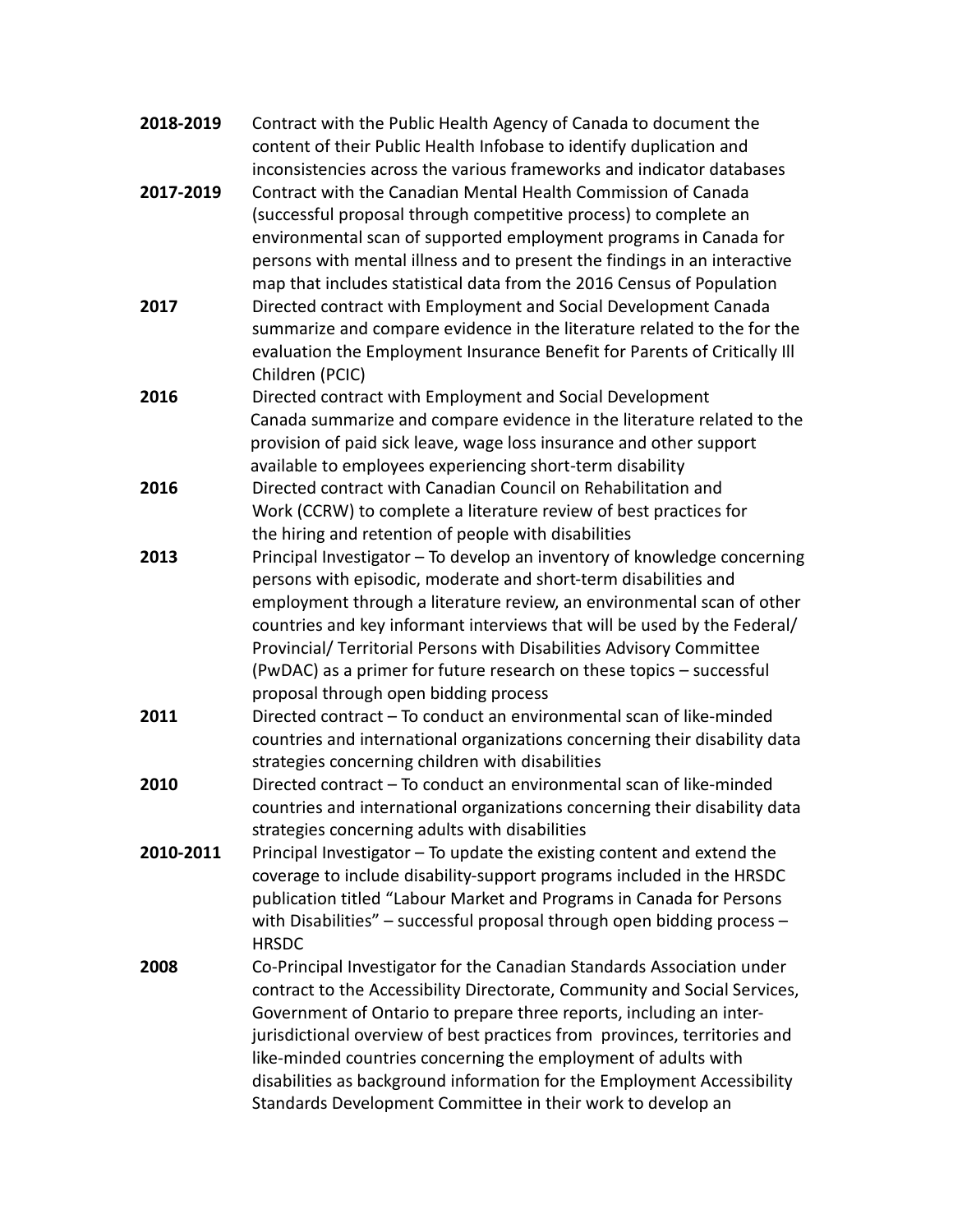|                                | Employment Accessibility Standard under the Accessibility for Ontarians<br>with Disabilities Act - successful proposal through competitive process |
|--------------------------------|----------------------------------------------------------------------------------------------------------------------------------------------------|
|                                | conducted by Community and Social Services                                                                                                         |
| 2007                           | Directed contract for DFAIT to review the compensation packages<br>(1)                                                                             |
|                                | of private-sector companies who have a hardship system to determine                                                                                |
|                                | the compatibility with the Canadian system for measuring hardship                                                                                  |
|                                | Directed contract with Statistics Canada to produce an<br>(2)                                                                                      |
|                                | international review of the questions and survey methods used to collect                                                                           |
|                                | information concerning the impact of living with a disability                                                                                      |
| 2005                           | Directed contract for the Treasury Board Secretariat to review the policies                                                                        |
|                                | and procedures related to foreign service compensation packages in                                                                                 |
|                                | selected countries                                                                                                                                 |
| 2004                           | Directed contract for Citizenship and Immigration Canada to conduct a                                                                              |
|                                | literature review and provide information on a fully updateable database                                                                           |
|                                | on the perceptions of conditions of service for foreign service officers in                                                                        |
|                                | Canada and like-minded countries                                                                                                                   |
| 2003                           | (1)<br>Directed contract for the US Bureau of Labor Statistics to prepare                                                                          |
|                                | an annotated bibliography of questions used in American surveys and                                                                                |
|                                | censuses to identify the adult population with disabilities                                                                                        |
|                                | Directed contract with the American Presidential Task Force on<br>(2)                                                                              |
|                                | the Employment of Adults with Disabilities to produce an inventory of the                                                                          |
|                                | federal programs and services available to adults with disabilities,                                                                               |
|                                | including an analysis of the administrative data collected on the                                                                                  |
|                                | characteristics of the population with disabilities who were in receipt of                                                                         |
|                                | the programs and services                                                                                                                          |
| 1998-1999                      | Directed contract with Lerner and Associates to produce a fully                                                                                    |
|                                | updateable database of information published by the federal, provincial                                                                            |
|                                | and territorial governments and the private sector on the health effects                                                                           |
|                                | of smoking                                                                                                                                         |
|                                |                                                                                                                                                    |
| <b>Technical documentation</b> |                                                                                                                                                    |

**2008** Directed contract with DFAIT to produce a users' guide for foreign service officers at post to assist with the completion of the new hardship questionnaire and a users' guide for the Interdepartmental Hardship Committee to assist with the evaluation of the completed form **2006** Directed contract with Statistics Canada to develop and implement a fully updateable database, including related supporting materials, to manage the Research Data Centre Program at Statistics Canada **2000** Directed contract with the United Nations Statistical Division to prepare the first draft of a handbook for use by developing countries in the collection of information concerning persons with disabilities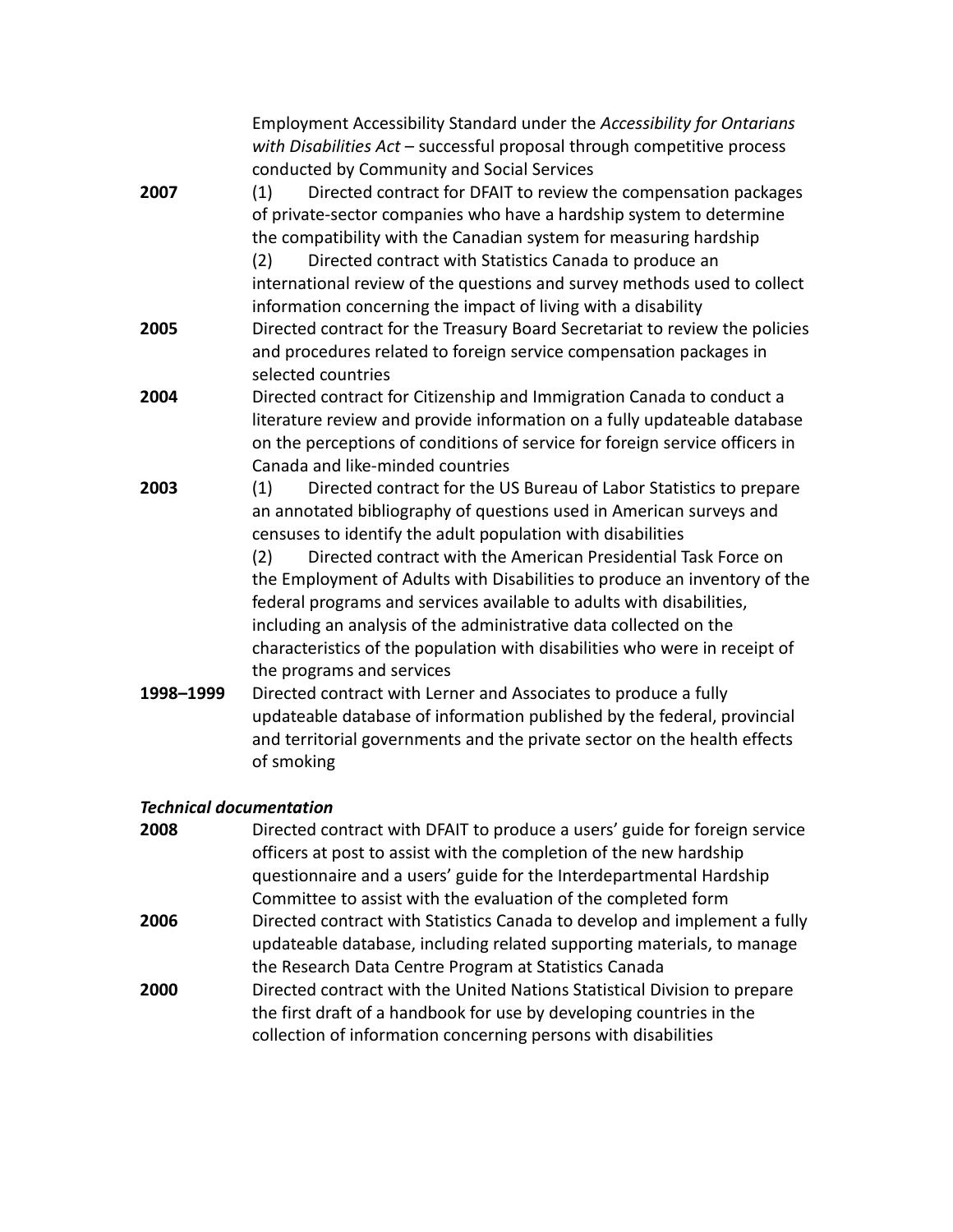#### **CHAPTERS IN BOOKS**

**Furrie, Adele.** "Disability surveys in Canada." In MA McColl and Lyn Jongbloed "Disability and Social Policy in Canada,  $2<sup>nd</sup>$  Edition". 2006. Captus University Publications., Section I.1.

**Furrie, Adele.** "Profiling Canadians with Disabilities." In MA McColl and Lyn Jongbloed "Disability and Social Policy in Canada,  $2<sup>nd</sup>$  Edition". 2006. Captus University Publications., Section I.2.

**Furrie, Adele.** "Consequences for Community Participation." In MA McColl and J.E. Bickenbach "Introduction to DISABILITY". 1998. WB Saunders Company Ltd., pp. 174- 182.

#### **REFEREED ARTICLES**

- **2010** "Advancing Inclusion: How Our Understanding of the Dynamic Nature of Disability Is Informing Interventions That Support Employment". With Elizabeth Cahill. IAIABC Journal, Volume 47 No. 2, Fall. (pp. 113–134).
- **2009** "The Mental Health of Canadians with Self-Reported Learning Disabilities". With Alexander M. Wilson, Catherine Deri Armstrong and Elizabeth Walcot, J Learn Disabil, January/February; vol. 42, 1: pp. 24-40.
- 1995 "The Canadian database on disability issues: a national application of the ICIDH" Disability and Rehabilitation Jan 1995, Vol. 17, No. 7: pp 344–349.

### **NON-REFEREED CONTRIBUTIONS: REPORTS FOR FEDERAL GOVERNMENT**

- **2016 Furrie, Adele D.** Paid Sick Leave in Canada: What does the literature tell us?
- **2014 Furrie, Adele D.** Insights into the coverage of the Canadian Survey on Disability
- **2013 Furrie, Adele D.** Analysis of the DSQ Using the CCHS Rapid Response Data (HRSDC)
- **2012 Furrie, Adele D.** Investigating the employment and income patterns of persons with disabilities (HRSDC)

 **Furrie, Adele D.** In search of the minimum set of questions to identify the child population with disabilities (HRSDC)

 **Furrie, Adele D.** In search of the minimum set of questions to identify the adult population with disabilities (HRSDC)

- **2011 Furrie, Adele D.** Updating and Extending the document "Labour Market and Income Support Programs in Canada for Persons with Disabilities" (HRSDC)
- **2010 Furrie, Adele D.** Towards a better understanding of the dynamics of disability and its impact on employment (HRSDC)

 **Furrie, Adele D.** & Crawford, C. A Profile of Persons with Disabilities Not in the Labour Force in Canada (HRSDC)

**Furrie, Adele D.** About Canadians with disabilities who require support with their daily activities: What do we know about their unmet needs? What do we know about their caregivers? (HRSDC)

 **Furrie, Adele D.** & Crawford, C. Work-Related Training for People with Disabilities: Experiences and Barriers (HRSDC)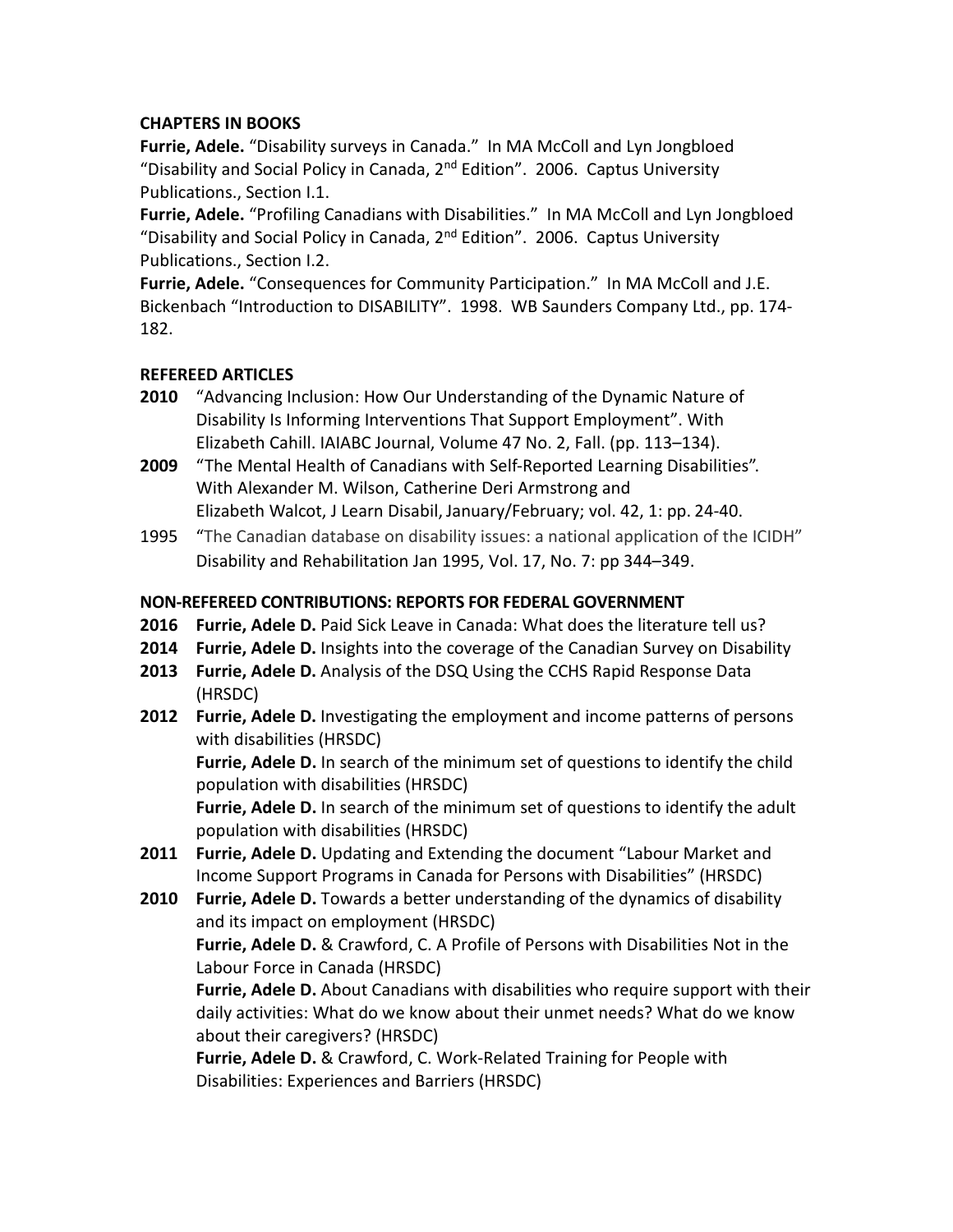**Furrie, Adele D.** Profile of the Housing Conditions of Seniors with Disabilities (2010 Research Highlights – Socio-economic Series (CMHC)

**Furrie, Adele D.** Profile of the Housing Conditions of Canadian Children with Disabilities (2010 Research Highlights – Socio-economic Series (CMHC)

**Furrie, Adele D.** Profile of the Housing Conditions of Canadians with Disabilities Aged 15 Years and Older with a Learning Disability (2010 Research Highlights – Socio-economic Series (CMHC)

**Furrie, Adele D.** Profile of the Housing Conditions of Canadians with Disabilities Aged 15 Years and Older with a Hearing Disability (2010 Research Highlights – Socio-economic Series (CMHC)

Crawford, C. & **Furrie, Adele D.** Profile of the Seeing Conditions of Canadians with Disabilities Aged 15 Years and Older with a Learning Disability (2010 Research Highlights – Socio-economic Series (CMHC)

**Furrie, Adele D.** Profile of the Housing Conditions of Canadians with Disabilities Aged 15 Years and Older with a Speaking/Communicating Disability (2010 Research Highlights – Socio-economic Series (CMHC)

**Furrie, Adele D.** Profile of the Housing Conditions of Canadians with Disabilities Aged 15 Years and Older with a Emotional/Psychological Disability (2010 Research Highlights – Socio-economic Series (CMHC)

**Furrie, Adele D.** Profile of the Housing Conditions of Canadians with Disabilities Aged 15 Yearsand Older who are Living in a Household in Core Housing Need (2010 Research Highlights – Socio-economic Series (CMHC)

- **2009 Furrie, Adele D.** Profile of the Housing Conditions of Canadians with Disabilities Aged 15 Years and Older with a Mobility and/or Agility Disability (2009 Research Highlights – Socio-economic Series (CMHC)
- **2008 Furrie, Adele D.** Users Guide: Post Hardship Report and Rating Form (DFAIT)
- **2007 Furrie, Adele D.** Crawford, C., & Deri-Armstrong, C. Measuring Severity of Disability in Surveys: PALS Severity Index and Other Options (HRSDC) Pape, Bonnie, Crawford, C. & **Furrie, A.D.** People with Psychiatric Disabilities: A Demographic Profile (HRSDC)

**Furrie, Adele D.** Outsourcing Options for Assessment of Mission Hardship Levels (DFAIT)

**Furrie, A.D.** Highlights of Putting a Canadian Face on Learning Disabilities **Furrie, A.D.** Putting a Canadian Face on Learning Disabilities: National and Provincial Profiles

## **NON-REFEREED CONTRIBUTIONS: REPORTS FOR PROVINCIAL GOVERNMENTS**

**2013 Furrie, Adele D.** Validation of Research Elements on Episodic, Moderate and Short-Term Disabilities and Employment (Ontario)

### **NON-REFEREED CONTRIBUTIONS: REPORTS FOR PRIVATE SECTOR/INTERNATIONAL ORGANIZATIONS**

**2019 Furrie, Adele D.** Supporting People Living with Mental Illness to Obtain and Retain Employment: An environmental scan of supported employment programs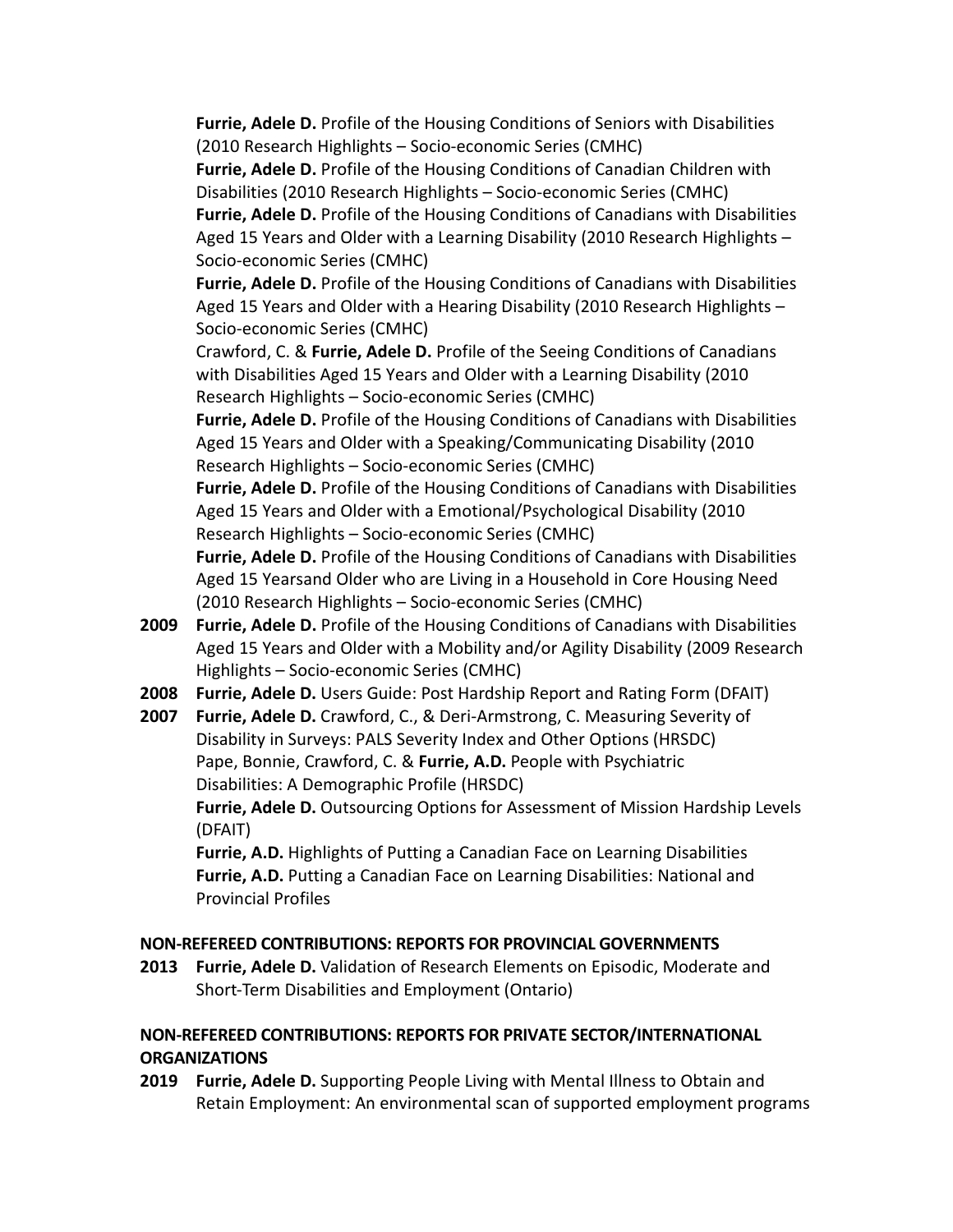- **2018 Furrie, Adele D.** Affidavit based on analysis of 2012 Canadian Survey on Disability for civil litigation between the governments of Ontario and Canada and blind/deaf student (BakerLaw)
- **2016 Furrie, Adele D.** Affidavit based on analysis of Student Loan administrative data and survey data for civil litigation between the governments of Ontario and Canada and blind/deaf student (BakerLaw)
- **2011 Furrie, Adele D.** Proposal for the dissemination of disability data from the 2011 Census of Population (UNICEF Croatia)
- **2008 Furrie, Adele D.** & Crawford, C. Barriers Analysis Report (Canadian Standards Association for the Employment Accessibility Standards Committee (AODA) **Furrie, Adele D.** Learning from Others: An Inter-Jurisdictional Review of the Initiatives Undertaken to Remove Obstacles that Prevent or Impede Persons with Disabilities from Obtaining and Retaining Employment (Canadian Standards Association for the Employment Accessibility Standards Committee (AODA)  **Furrie, Adele D.** & Crawford, C. Towards Solutions: Breaking Barriers to the Employment of Ontarians with Disabilities (Canadian Standards Association for the Employment Accessibility Standards Committee (AODA)
- **2007 Furrie, Adele D.** An analysis and synthesis of the results of the survey of foreign service officers (Professional Association of Foreign Service Officers)

#### **INVITED SPEAKER/WORKSHOPS**

- **2018 Furrie, Adele D.** The House of Commons Standing Committee on Human Resources, Skills and Social Development and the Status of Persons with Disabilities – Member of panel to provide insights into the issues facing Canadians who are living with an episodic disability
- **2017 Furrie, Adele D.** Policy Forum on Inclusion, Ottawa. *Realization of the Right to Legal Capacity for Persons with Intellectual Disabilities in Canada*. What do we know?
- **2017 Furrie, Adele D.** Council on Aging Ottawa. *Release of the Evaluation Framework for Age-Friendly Ottawa.* A quantitative perspective
- **2016 Furrie, Adele D.** SenseAbility workshop for employers and practitioners, Toronto. *Opening the door wider 2016: Managing episodic disabilities in the workplace*. Episodic Disabilities: An Overview
- **2015 Furrie, Adele D**. Institute for Research on Public Policy, Ottawa *Roundtable on Income and Employment Needs of Persons Dealing with Illness.* Identifying the population with episodic illness
- **2015 Furrie, Adele D.** Conference of State Parties, United Nation, New York City. Building a disability database to meet *YOUR* country's needs to monitor the implementation of UNCRPD
- **2011 Furrie, Adele D.** UNICEF, Moscow. *Conference on Inclusive Education for Children with Disabilities*. Building a database for children with disabilities using administrative data and survey data

**Furrie, Adele D.** UNICEF, Moscow. *Conference on Inclusive Education for Children with Disabilities*. Workshop on building a database using existing survey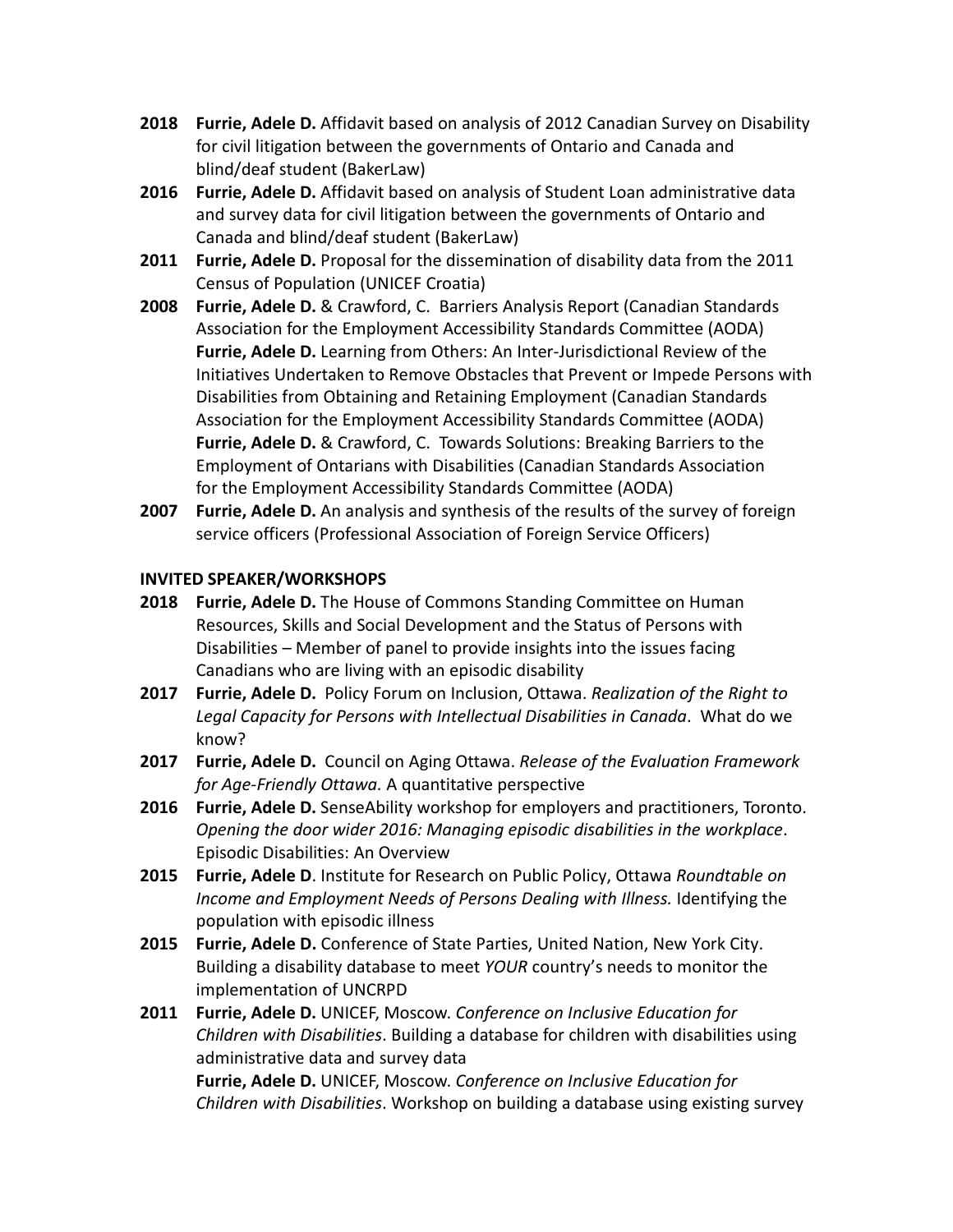and administrative data

- **2009 Furrie, Adele D.** Community and Social Services Ontario, Toronto. Using disability data from surveys and how to effectively present the results
- **2007 Furrie, Adele D.** & Crawford, C. CMHC, Ottawa. Workshop to determine the content of profiles that persons with disabilities using the 2001 PALS

#### **WORK HISTORY**

#### **President**

## **Adele Furrie Consulting Inc. (AFCI) (1996 to present)**

Adele Furrie Consulting Inc. provides a range of research and analysis services to both governmental and non-governmental organizations. Specializing in the fields of human resources, disability, Aboriginal issues, health and human rights, it provides a range of product options. AFCI operates effectively using associates based in academia and the private sector and, with them, AFCI is able to put together the skill set that meets or exceeds the requirements for each project.

#### **Director**

# **Post-Censal Surveys Program Statistics Canada (1985 to 1995)**

As Director, developed and implemented the new Post-Censal Surveys Program, which was comprised of two major initiatives: a \$15M national statistical database program dealing with the issues facing persons with disabilities residing in private dwellings and health-related institutions (1986 Health and Activity Limitation Survey and 1991 Health and Activity Limitation Survey) and a \$14M national statistical database program dealing with the issues facing Canada's three Aboriginal peoples (1991 Aboriginal Peoples Survey).

# **Assistant Director**

**Small Area Data Program Statistics Canada (1983 to 1984)** 

As Assistant Director, designed, developed and produced a series of products at different geographic levels that combined economic and social data from multiple administrative and survey data sources.

#### **National Director**

# **Canada Fitness Survey (through Executive Interchange Canada) (1980 to 1982)**

With funding from Fitness and Amateur Sport Canada, as the National Director, designed and conducted the first National Fitness Survey undertaken in Canada.